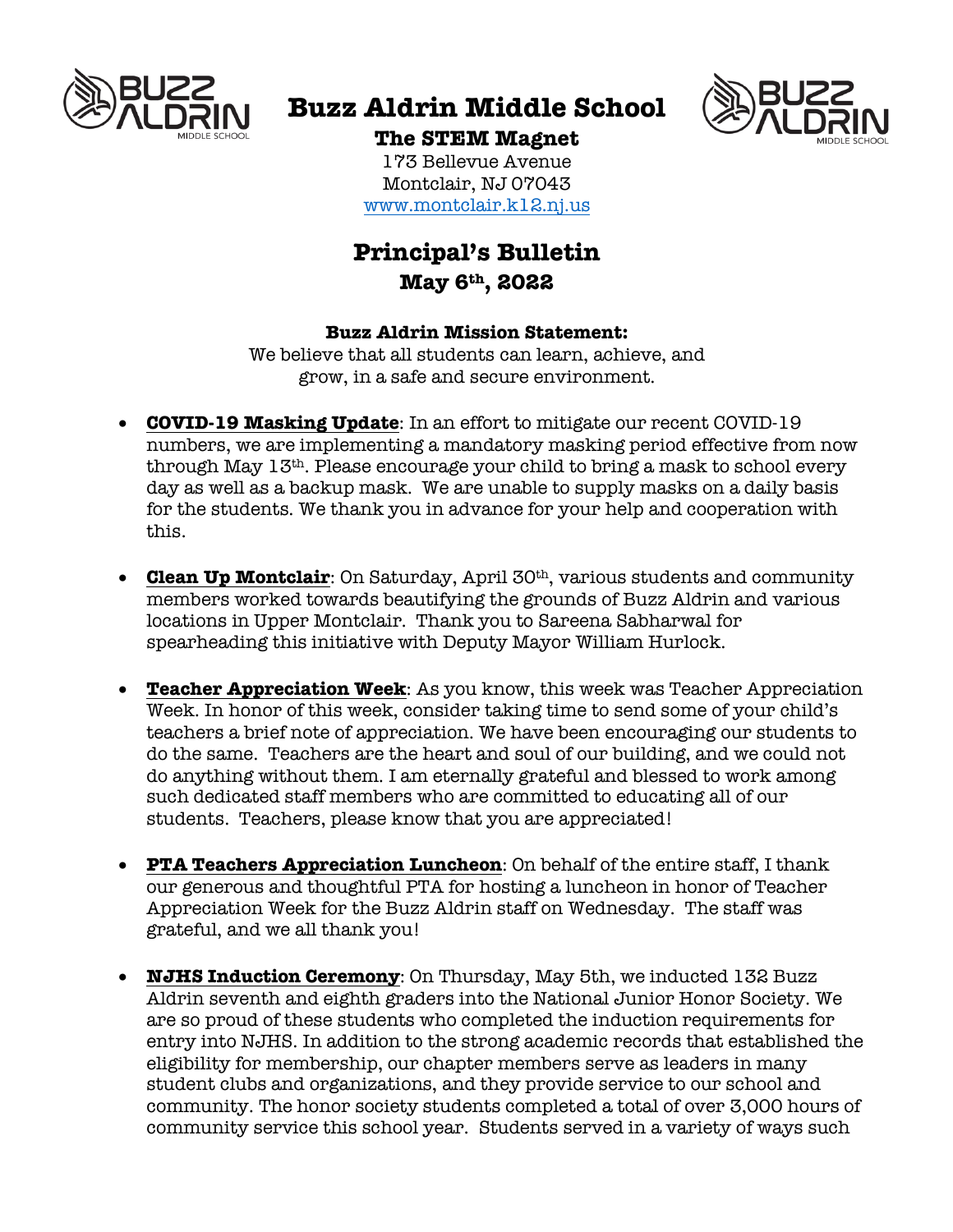as: providing free tutoring at the library, making meals for Toni's kitchen, coaching at sports camps, reading books at daycare centers, assisting teachers at elementary school events, shoveling snow for neighbors, planting bulbs at Anderson park, and more. Congratulations to the 2022 NJHS Inductees! A heartfelt thank you goes to our two dedicated NJHS club advisors, Ms. Kate Megdanis and Ms. Christin Perillo!

- **Advisory Information**: Today, our students participated in an advisory on Arab American History Month. The students learned various facts about the culture, various Arab countries, and attire. They also learned about the accomplishments of many famous Arab Americans. We will begin our May heritage month advisories next week. The month of May is Asian American Pacific Islander Heritage Month and Jewish American Month.
	- o Questions to ask at home:
		- What is one interesting fact that you learned from today's advisory?
		- Name one famous Arab American who you learned about today. What significant accomplishments did they have in American history?
- **Little Mermaid Production**: Tonight is our final showing of the Little Mermaid spring production. I am so proud of what a wonderful performance our Buzz Aldrin students put on yesterday evening and look forward to another fantastic performance. We are delighted with our performers and Ms. Karen-Ann Panico for their hard work and dedication to the performing arts at Buzz Aldrin. Please join us tonight!
	- $\circ$  When: Friday, May 6<sup>th</sup> @ 7 pm
		- Doors open at 6:30 pm
	- o Where: Buzz Aldrin Middle School Auditorium
	- o Details: Adult Tickets \$10.00, Student Tickets \$6.00, Children 6 years and under \$3.00
- **NJSLA Update**: Buzz Aldrin students will participate in New Jersey Student Learning Assessment from May  $10<sup>th</sup>$  – May  $20<sup>th</sup>$ . Testing will occur on the morning of each school day, so please ensure your child arrives to school on time with plenty of rest and a healthy breakfast. Additionally, see the important information below. Please review this information with your child prior to testing beginning on Tuesday morning.
	- o Each day of testing will follow a delayed opening testing schedule. Testing will begin promptly by 8 am.
	- $\circ$  Students should come to school with their Chromebooks charged. They should also bring their charger as a backup.
	- o Parents will not be allowed to drop off Chromebooks until after testing is finished. Since we have a limited number of loaner Chromebooks available, students may have to take their test during a makeup session.
	- o Students should bring in their own wired headphones, as they are required for testing. Bluetooth headphones/earbuds are NOT permitted during testing. We will have a limited number of headphones available.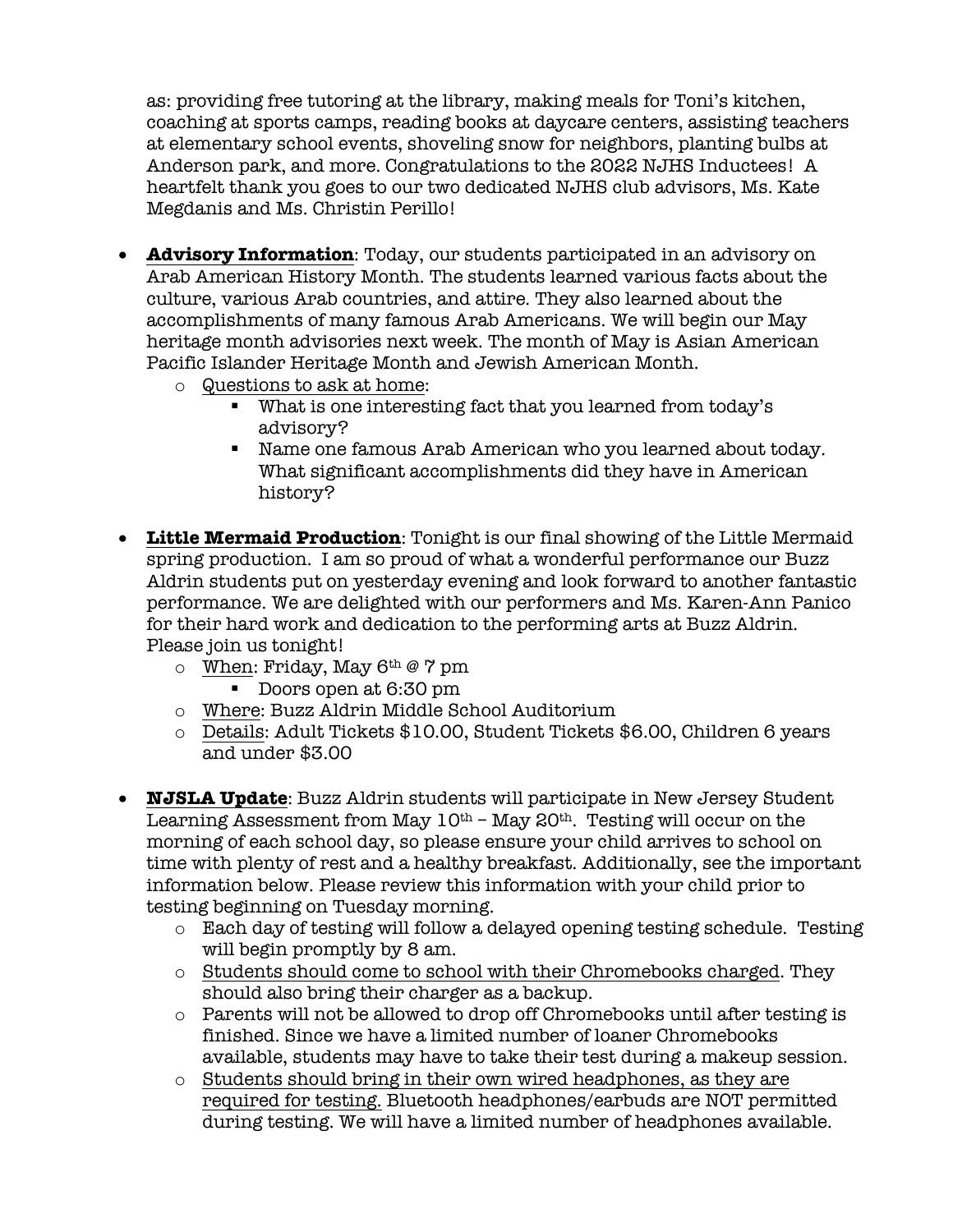- o All student cell phones and electronic devices should be turned off and placed in their book bags. Wearables such as Apple Watches, Fitbits, Garmin Watches, etc., are not permitted during testing. They should be left at home.
- **Buzz Aldrin Community Yard Sale:** Our creative and active PTA is hosting a community yard sale on Saturday, May  $21^{st}$ . The yard sale will be from 9 am to 1 pm in the Buzz Aldrin gymnasium to support our students! We are relying on your **donations** of saleable items and on **volunteers** (both adults and students) to manage donations on May  $19<sup>th</sup>$  and  $20<sup>th</sup>$  to help run the sale on May  $21<sup>st</sup>$ . This event will be lots of fun! Who doesn't love a yard sale? Please start looking around your home for things (no clothes) to donate. Consider signing up below to help out.
	- o **Volunteer Sign-ups:**
		- Sign up to Co-Chair: https://signup.com/go/AnkWAek
		- Sign up to Volunteer: https://signup.com/go/XmBXYTm
- **Yearbook Update**: Yearbooks are nearly sold out and are on a first come first served basis. To order your copy of the yearbook please go to www.jostensyearbooks.com or call 1-877-7675217. Email or yearbook advisor Mrs. Mintz at Jmintz@montclair.k12.nj.us with any questions.

#### • **Important Information for Parents:**

- o Please speak with your child about his/her/their behavior both in school and uptown. Several local businesses located near the school have reached out urging parents to speak with their children about their conduct and behavior.
- o We are instilling behavior contracts for all three grade levels. Students must maintain appropriate behavior in school to be able to attend field trips/school events.
- $\circ$  Please visit the district website for the updated COVID-19 guidelines. It is located on the homepage under COVID-19 School Year 2021-2022.
- **District Devices**: We are no longer issuing loaner Chromebooks to students. Students will be responsible for bringing their own charged devices to school. Chromebooks are the only items we are accepting for parent drop-offs. Additionally, we are not accepting parent drop-offs for any items other than Chromebooks.
- I wish everyone a Happy Mother's Day this Sunday! Please enjoy the family time with loved ones.

#### **Next Week's Schedule of Days**

- Monday, May  $9<sup>th</sup>$  C Day
- Tuesday, May  $10^{th}$  D Day
- Wednesday, May  $11<sup>th</sup> E$  Day